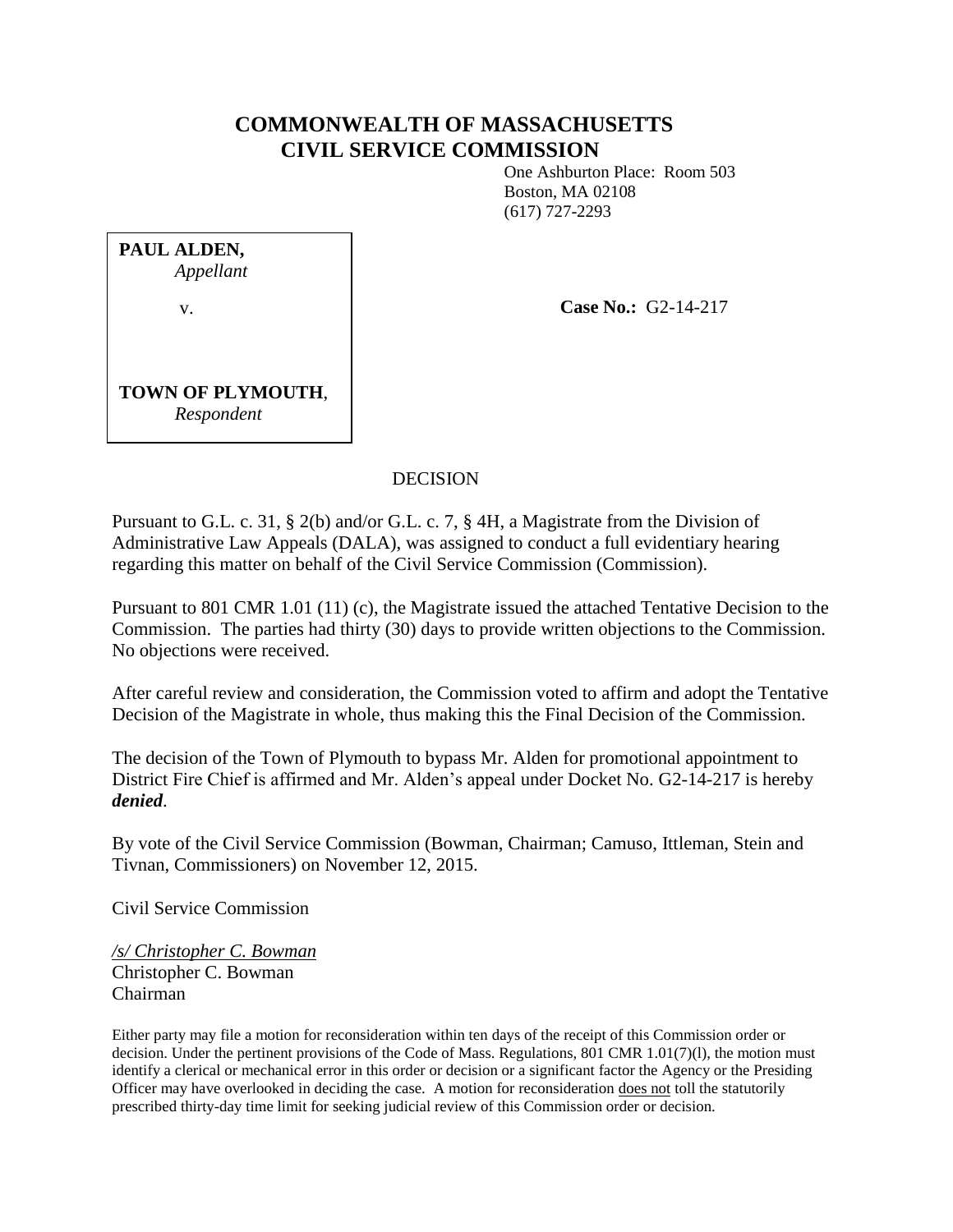Under the provisions of G.L c. 31, § 44, any party aggrieved by this Commission order or decision may initiate proceedings for judicial review under G.L. c. 30A, § 14 in the superior court within thirty (30) days after receipt of this order or decision. Commencement of such proceeding shall not, unless specifically ordered by the court, operate as a stay of this Commission order or decision. After initiating proceedings for judicial review in Superior Court, the plaintiff, or his / her attorney, is required to serve a copy of the summons and complaint upon the Boston office of the Attorney General of the Commonwealth, with a copy to the Civil Service Commission, in the time and in the manner prescribed by Mass. R. Civ. P. 4(d).

Notice to:

John M. Becker, Esq. (for Appellant) David C. Jenkins, Esq. (for Respondent) Edward B. McGrath, Esq. (Chief Administrative Magistrate, DALA)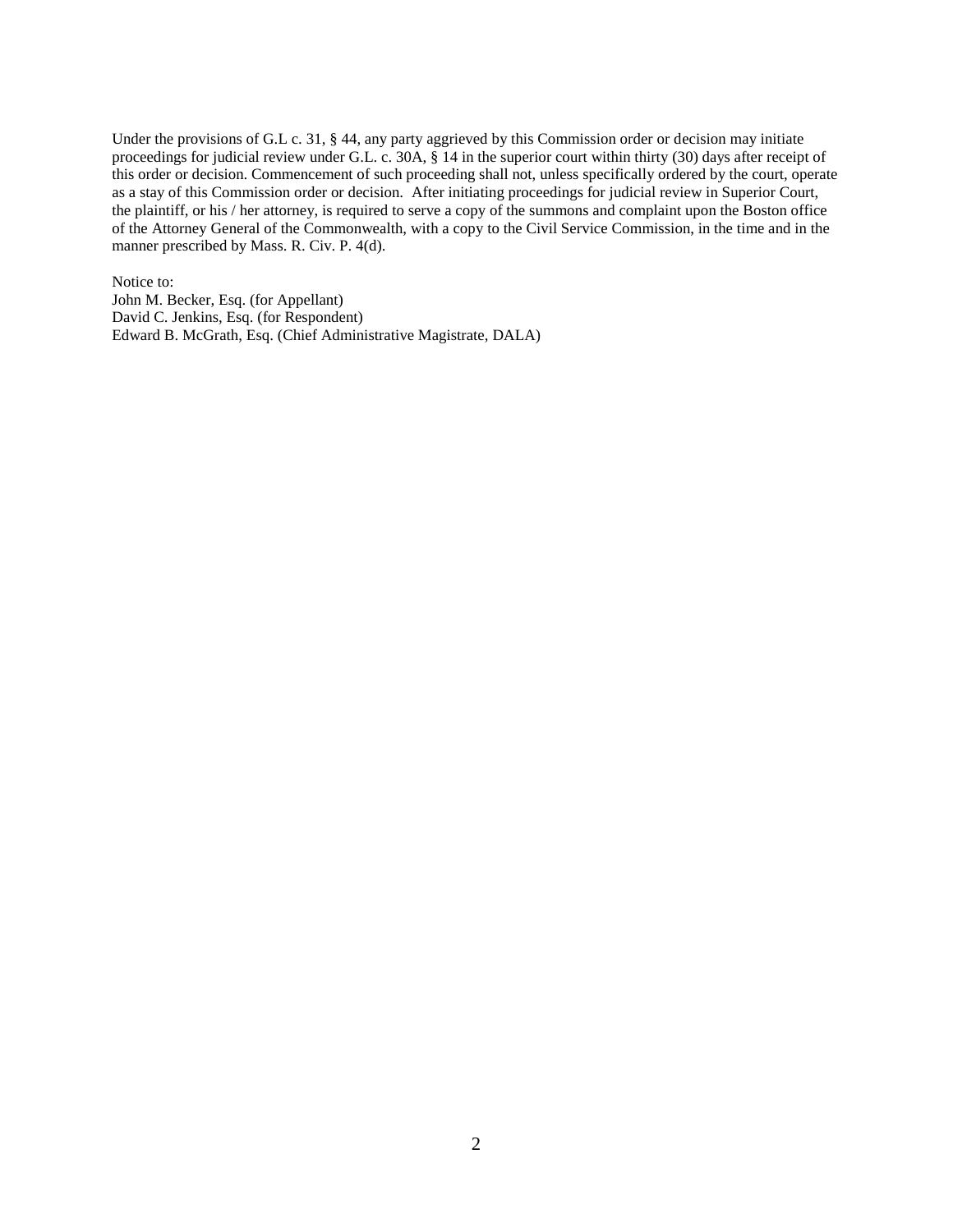## `COMMONWEALTH OF MASSACHUSETTS Suffolk, ss. Division of Administrative Law Appeals

# **Paul F. Alden,**

**Petitioner** 

v.

Docket No. G2-14-217 DALA No. CS-14-769

Date: September 28, 2015

# **Town of Plymouth,**

Respondent

## **Appearance for Petitioner:**

John M. Becker, Esq. Sandulli Grace, PC 44 School Street Boston, MA 02108

### **Appearance for Respondent:**

David C. Jenkins, Esq. Kopelman and Paige, P.C. 101 Arch Street Boston, MA 02110

### **Administrative Magistrate:**

James P. Rooney, Esq.

#### **Summary**

Appointing authority has shown sufficient justification for its decision to bypass a fire captain for promotion to the rank of Fire Battalion Chief – Training Division. The candidate bypassed did not interview as well as the candidate chosen. The position requires an individual with good communication skills; the bypassed candidate's lengthy answers that appear to have confused the interview panel sufficed to justify the bypass.

### **RECOMMENDED DECISION**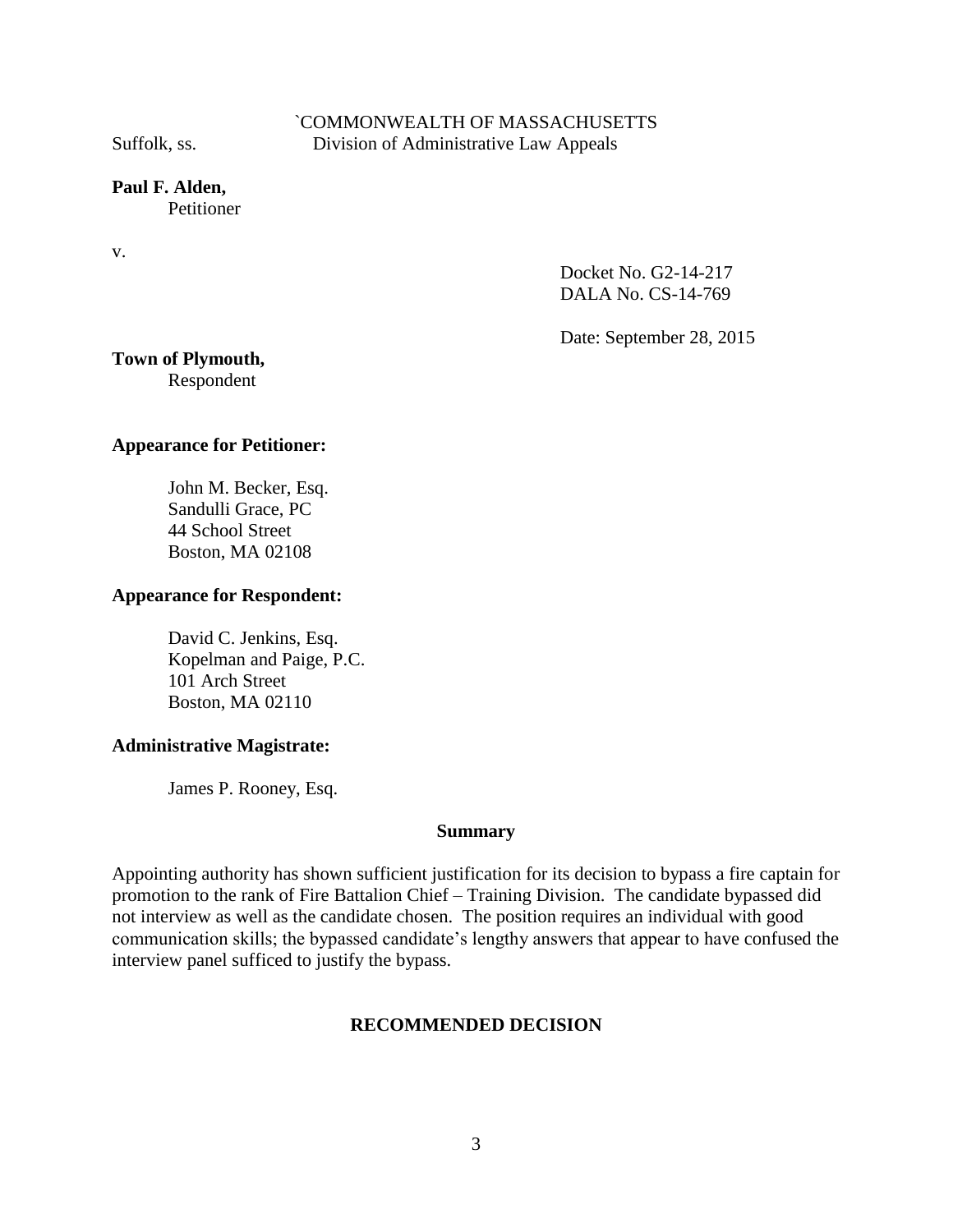Plymouth Fire Captain Paul Alden timely appealed a August 19, 2014 decision by the Town of Plymouth to bypass him for a promotion to Fire Battalion Chief – Training Division. I held a hearing on behalf of the Civil Service Commission on December 1, 2014 and January 5, 2015 at the offices of the Division of Administrative Law Appeals.

I accepted thirty documents into evidence. I made a digital recording of the hearing. The Town of Plymouth presented the testimony of Edward Bradley, Chief of the Fire Department for the Town of Plymouth, and Michael Young, the Fire Department's Deputy Chief. Mr. Alden testified on his own behalf and presented the testimony of Scott J. Saba, a Plymouth firefighter. The administrative record closed on May 18, 2015 when the parties filed post-hearing briefs.

#### **Findings of Fact**

Based on the evidence and testimony and reasonable inferences drawn from them, I make the following findings of fact:

1. The Town of Plymouth has over one hundred firefighters who work out of seven fire stations. Its command structure is made up of a Fire Chief, two Deputy Chiefs, and six Battalion Chiefs who are assigned to the Fire Department's headquarters. Four of the Battalion Chiefs act as shift commanders to the four working groups into which the firefighters are divided. One Battalion Chief is responsible for fire code enforcement; one acts as the training and safety officer. The Town Manager is the appointing authority. (Bradley testimony.)

2. Paul Alden began his career as a firefighter in 1987 in the Town of Bourne. After he was laid off from Bourne in 1991, he became a firefighter in Plymouth the following year. He was promoted to lieutenant in 2005 and made a captain in 2010. His first assignment as captain was to Station 4, a small station in the southwest part of town that was not very busy. The station was rumored among the firefighters to be to be a "punishment station," although firefighters were not assigned there for disciplinary reasons. Mr. Alden found morale to be low. He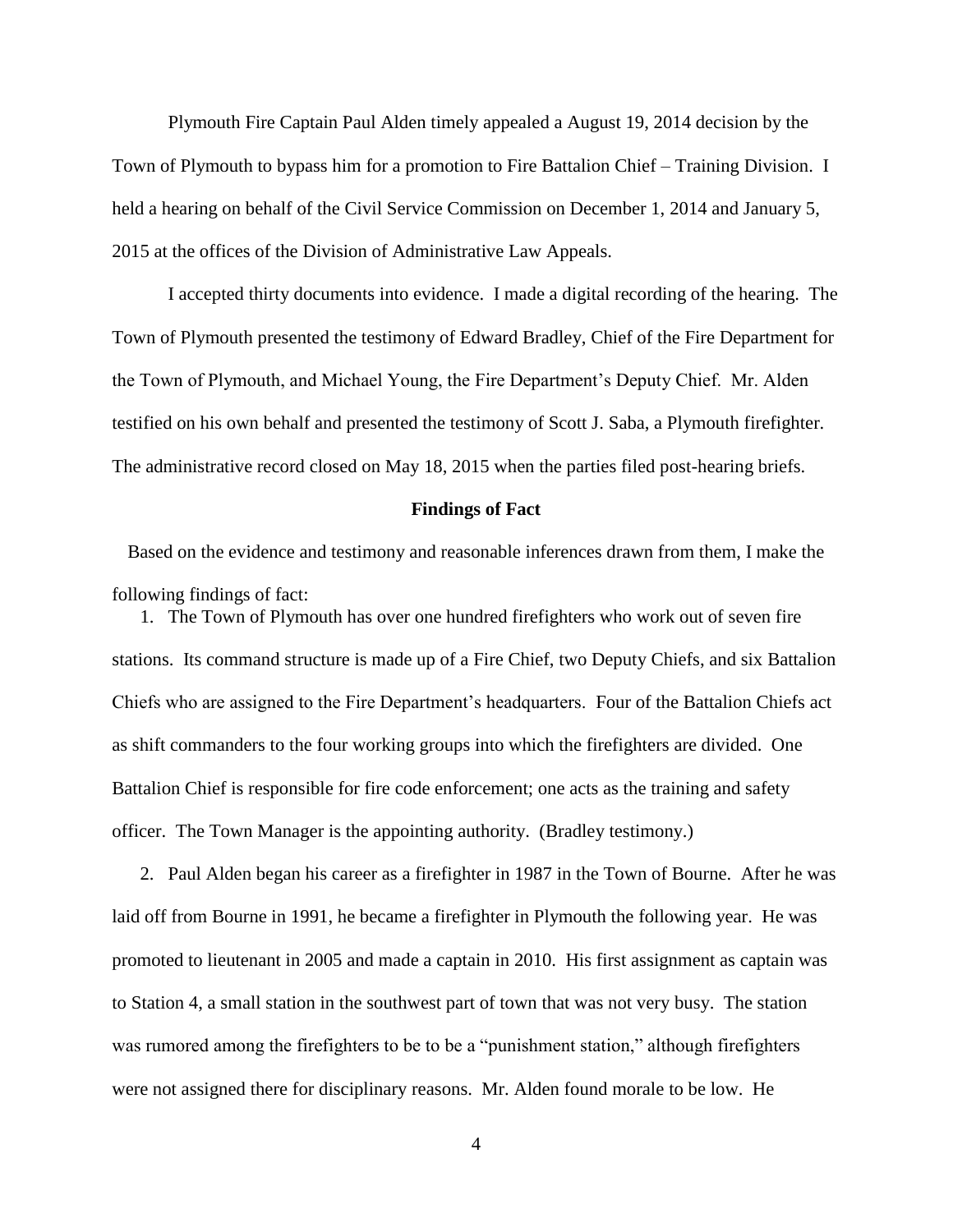advocated for changes to the physical plant, and morale improved. He was told by Chief Edward Bradley that, previously, firefighters had stayed at the station for one year, but now more firefighters were opting to stay longer. In 2013, Mr. Alden was transferred to Station 5. Immediately prior to this move, a crew at that fire station, while responding to a fire, bent the tip of an aerial ladder. This was not reported until one week later, when an officer from another station noticed this potential safety problem. The Department responded by transferring the captain and all the other officers. Mr. Alden was brought in because this station was geographically near his prior assignment. (Alden and Bradley testimony.)

3. In 2012, the Plymouth Fire Department hired Badgequest to run an assessment center for future openings for Battalion Chief. The assessment consisted of three parts: a written exam on the Department's standard operating guidelines (SOGs), a role-playing fire scenario, and a timelimited round robin on various personnel issues. Mr. Alden had the second highest score, an 85. The highest score was an 86 received by Captain Bruce Eddy; the third highest score was an 84 received by Captain Michael Meehan. (Alden and Bradley testimony; Ex. 2.)

4. Although no Battalion Chief positions were open then, Mr. Alden heard that the Battalion Chief for training, Anthony Thompson, would be retiring in the near future. He asked Chief Bradley what he should do to prepare himself for this position. Chief Bradley told him to take the course listed in the job description for that position. (Alden testimony.) The job description for Fire Battalion Chief – Training Division states that the person holding this position "[p]erforms instructional training and demonstrations to members of the Department and public on all aspects of fire prevention and extinguishment, hazardous materials, rescue, emergency medial and department polices." It also states that the person holding the position must take and complete seven courses – Fire fighter 1, Fire fighter II, Fire officer I, Fire officer II, Certified fire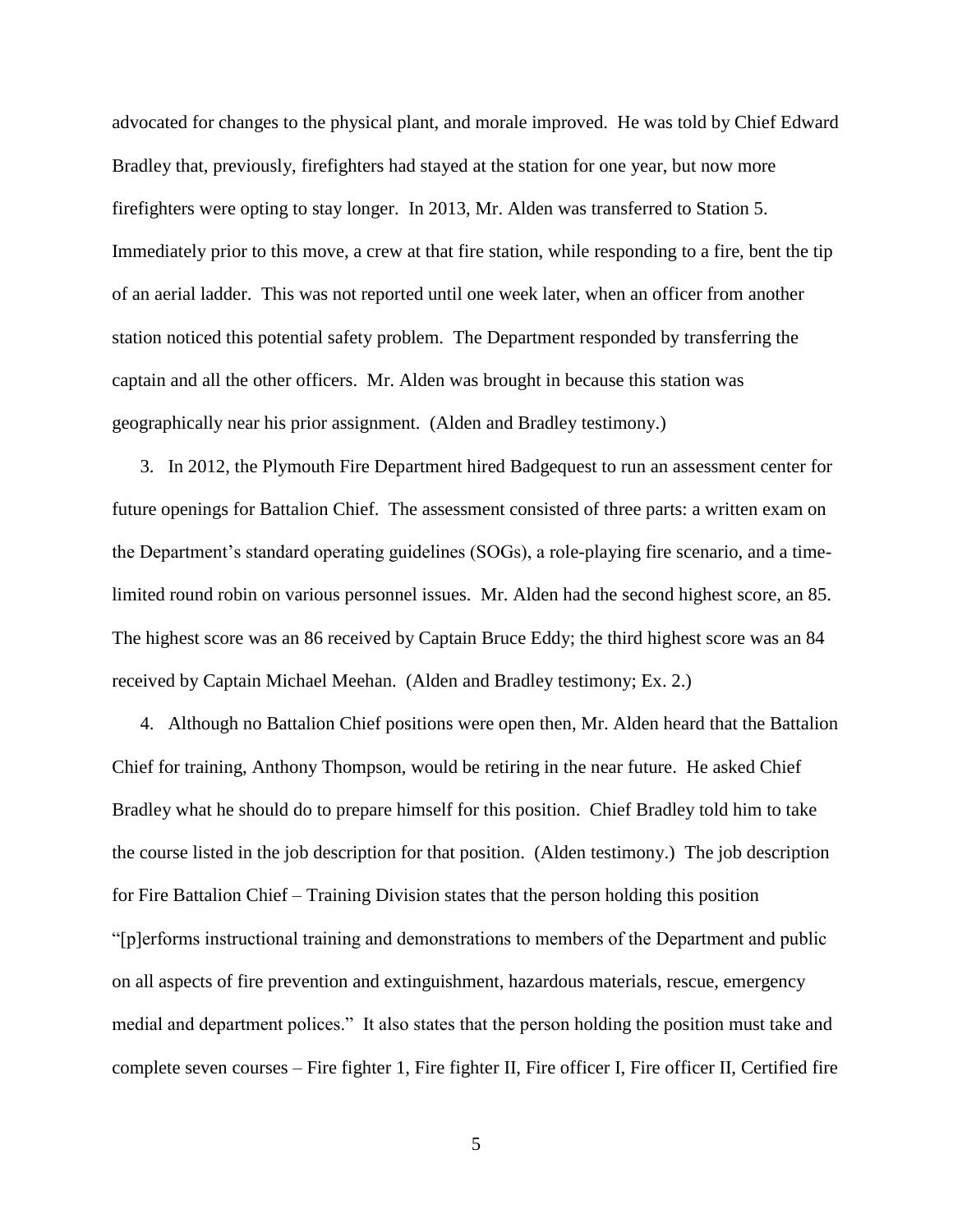instructor, CPR instructor, and Safety officer – within three years of obtaining the position, if all are not completed beforehand. (Ex. 10.)

5. All firefighters are required to take the Fire fighter I and II courses. Over the next two years, Mr. Alden proceeded to take and pass the remaining five courses. The other two high scorers on the assessment did not. (Alden testimony.)

6. The Fire Battalion Chief – Training Division position became vacant in June 2014. Chief Bradley discussed the opening with his deputies and decided to conduct interviews of the top three candidates from the 2012 list. The three candidates were told to submit resumes; no mention was made of references. (Bradley testimony.)

7. Mr. Alden solicited letters of recommendation from Battalion Chief Daniel Braley, with whom he had worked previously, Mike Feeley, a District Fire Chief/Incident Safety Officer with the Boston Fire Department, from whom he had received training, and retired Deputy Chief Arthur Lamb. Firefighter Scott Saba, who worked for Mr. Alden at Stations 4 and 5, learned that Mr. Alden had been seeking letters of recommendation and offered to provide one. He told Mr. Alden that, in the military, it was routine for subordinates to write letter of recommendation for their superior officers. Mr. Alden submitted each of these letters with his resume. (Alden testimony; Ex. 12.) Firefighter Saba, in his letter, mentioned that he worked for Mr. Alden. In explaining why he thought Mr. Alden was qualified for the Fire Battalion Chief – Training Division position, he wrote:

Captain Alden follows through on training evolutions during shifts, making sure that firefighters are properly educated and aware of current changes in the field of firefighting. His drills are usually very challenging, but always fun and interesting. . . . The fact that he even asked me to write a letter for him shows that he cares about those under his charge and respects their opinions.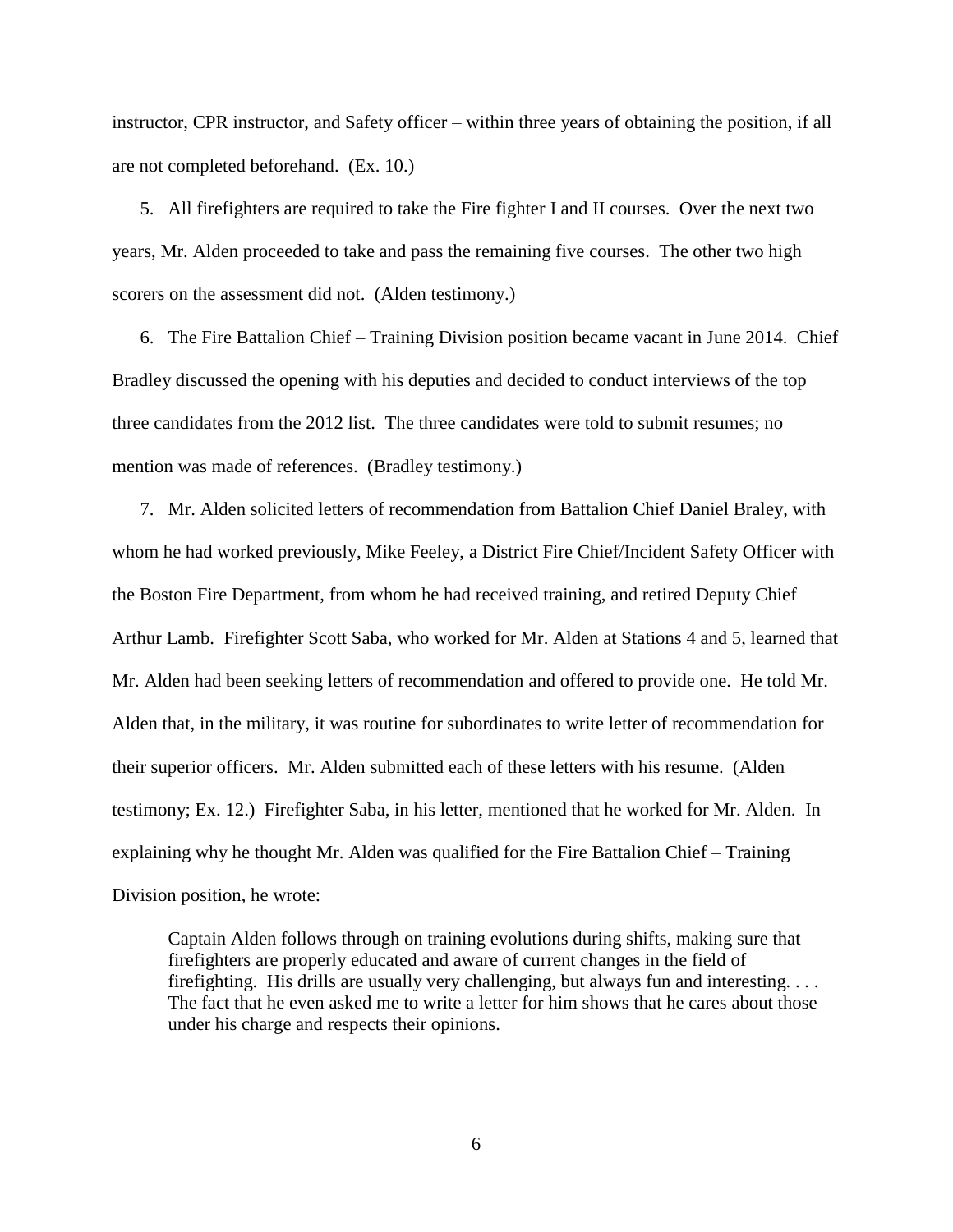(Ex. 12.) At the time, Firefighter Saba was being investigated for non-compliance with the Department's residency restrictions. (Bradley testimony.) Mr. Alden had no role in any disciplinary decision that might arise out of this investigation. (Alden testimony.)

8. The candidates were interviewed on August 8, 2014 by a panel made up of Chief Bradley, Deputy Chief Michael Young, Deputy Chief Stanley Eldridge, and Human Resources Director Cindy DePina. (Bradley testimony.) The candidates had been sent a memo listing a schedule of interviews: Mr. Eddy at 9:30 a.m., Mr. Alden at 10:00 a.m., and Mr. Meehan at 10:30 a.m. The memo told the candidates to expect the interviews to last twenty minutes. (Ex. 15.) Mr. Alden saw the schedule, but did not enter the other interview times in his calendar. (Alden testimony.)

9. Mr. Alden had previously spoken about the interview process to retired Deputy Chief Lamb, who advised him to take control of the interview. Just before going into the interview, he asked Deputy Eldridge about the interview format; Deputy Eldridge told him to take all the time he needed to answer questions. (Alden testimony.)

10. The interviewers asked each candidate the same series of questions. Each interviewer took notes; the interviews were not recorded. (Bradley testimony; Ex. 5.)

11. Mr. Alden's interview took over one hour; the two other candidates' interviews took twenty-five minutes apiece. (Bradley testimony.) The first question concerned the role of the training officer. In line with the advice to take charge of the interview, Mr. Alden went beyond the question to address areas in which he thought the Fire Department could improve training. His answer to this question alone took twelve to fifteen minutes. (Alden and Bradley testimony.)

12. One of Mr. Alden's suggestions for improvement concerned an addition to the Department's standard operating guidelines. He declared that he thought firefighters needed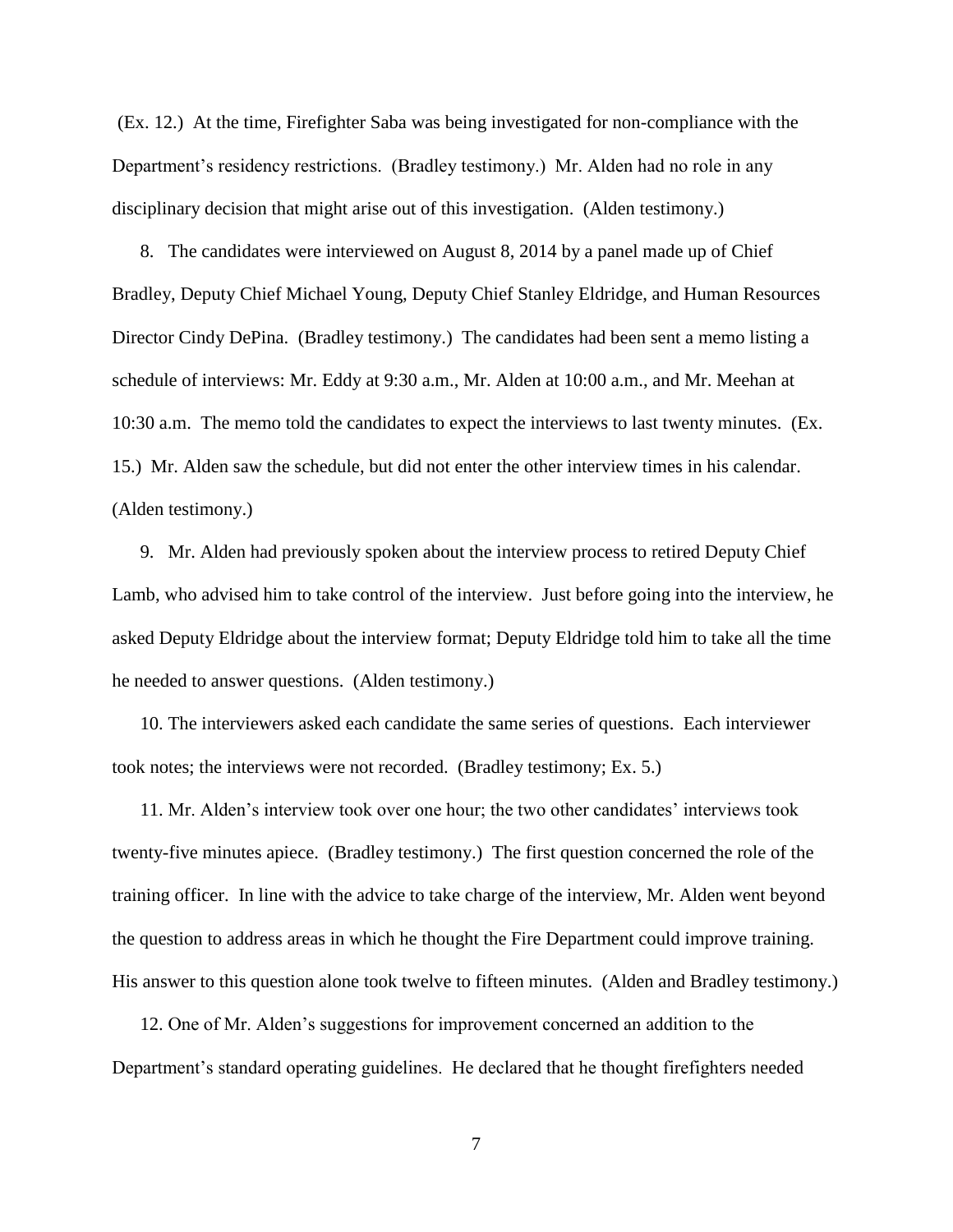more training on high risk/low frequency events, like gas emergencies and confined space emergencies. He noted that he thought the Department should develop a confined space standard operating guideline. Mr. Alden was aware that the Department had a standard operating guideline on gas emergencies; he had reviewed it with the firefighters in his command. (Alden testimony.) Yet, the manner in which he answered, left the interviewers with the impression that Mr. Alden thought the Department did not have a standard operating guideline for gas emergencies. (Bradley and Young testimony.)

13. Mr. Alden was also asked to describe a situation he had experienced at the Department, whether good or bad, from which he had learned. He chose to discuss a fire at Samoset Road on New Year's Eve of 2013. He arrived at the scene of a house fire that had advanced beyond the incipient stage. He confirmed with a neighbor that no one was inside. With only three firefighters at the scene, one of whom was a rookie, he decided not to send any firefighter inside to put down the fire, but instead to fight it from the outside and wait for additional fire companies to arrive. He was concerned that what looked to be a balloon-framed structure with a chimney in the center might collapse with firefighters inside. He intended to follow a Department standard operating guideline called the "Two-In/Two-Out Rule," which advises firefighters that, when a fire is past the incipient stage and there is no person at risk in the building, two firefighters should enter the building with protective equipment and two other firefighters should stand by outside in case the two who have entered the building need to be rescued. Mr. Alden hoped the rookie firefighter would learn that this was a rule to be followed. He recalls that the officer in the engine that next appeared on the scene criticized him for not sending firefighters into the building interior to fight the fire. He hoped to show the interview panel that he could make difficult decisions and stand by them. (Alden testimony; Exs. 29 and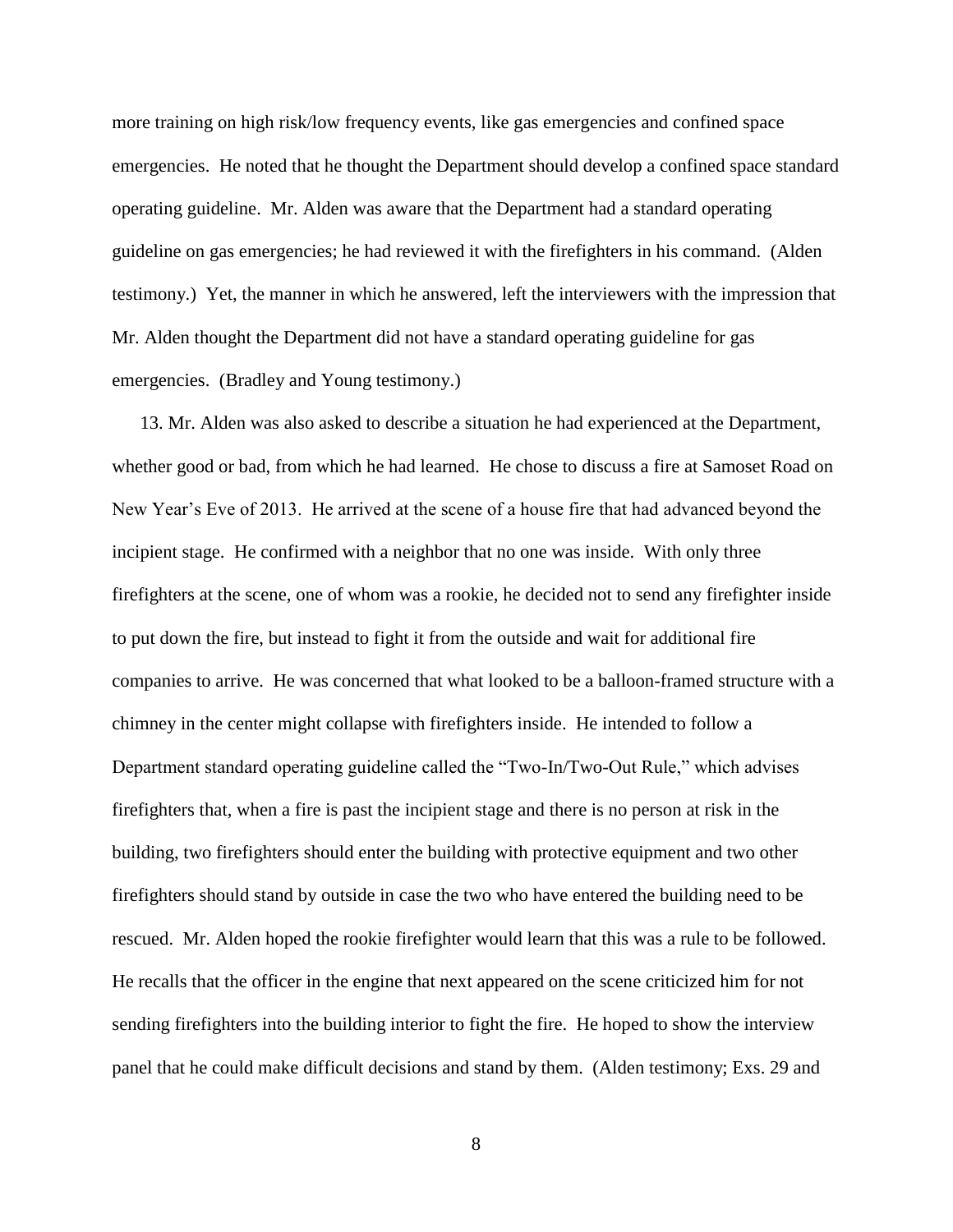30.) Chief Bradley, however, was left with the impression that Mr. Alden chose not to send a rookie inside to fight the fire. He thought such a decision was incorrect because rookie firefighters have training in entering burning buildings and they need to gain the experience by going into fires to fight them. (Bradley testimony.)

14. During the interview, Mr. Alden also mentioned that he had taken a four-day-long rapid intervention training that the other candidates for the Fire Battalion Chief – Training Division position had an opportunity to take, but did not. (Alden testimony.)

15. After the interviews, the panel members shared their impressions of the three candidates. They did not use any particular scoring system. They all agreed that Mr. Meehan had given the best interview, with Mr. Alden next. Chief Bradley thought Mr. Meehan's answers were efficient and showed instinct and experience, while Mr. Alden's answers were overlong and, at least as to the question concerning the role of the Fire Battalion Chief – Training Division, nonresponsive. (Bradley testimony.) Deputy Young thought Mr. Alden's answers strayed from the question topics and that he "filibustered" on his experiences and opinions. (Young testimony.) The panel also reviewed the personnel files of the candidates after the interviews, looking for positive and negative aspects of the applicants' careers. (Bradley testimony.)

16. The Department chose to appoint Mr. Meehan to the Fire Battalion Chief – Training Division position. In a letter the Town Manager sent to Mr. Alden on August 19, 2014, the decision in favor of Mr. Meehan was explained as follows:

Captain Meehan has served with the Plymouth Fire Department since April 12, 1986. . . . While placing third on the assessment scoring, Captain Meehan possesses a wealth of experience and skills that make him a well-respected officer in the department. His temperament, demeanor and knowledge are demonstrated in his fire ground actions and decisions. . . . The candidate performed the duties of Shift Commander previously as an Acting Battalion Chief; he was confident and capable during the assignment. . . . The panel found . . . Captain Meehan to have an outstanding command presence as exhibited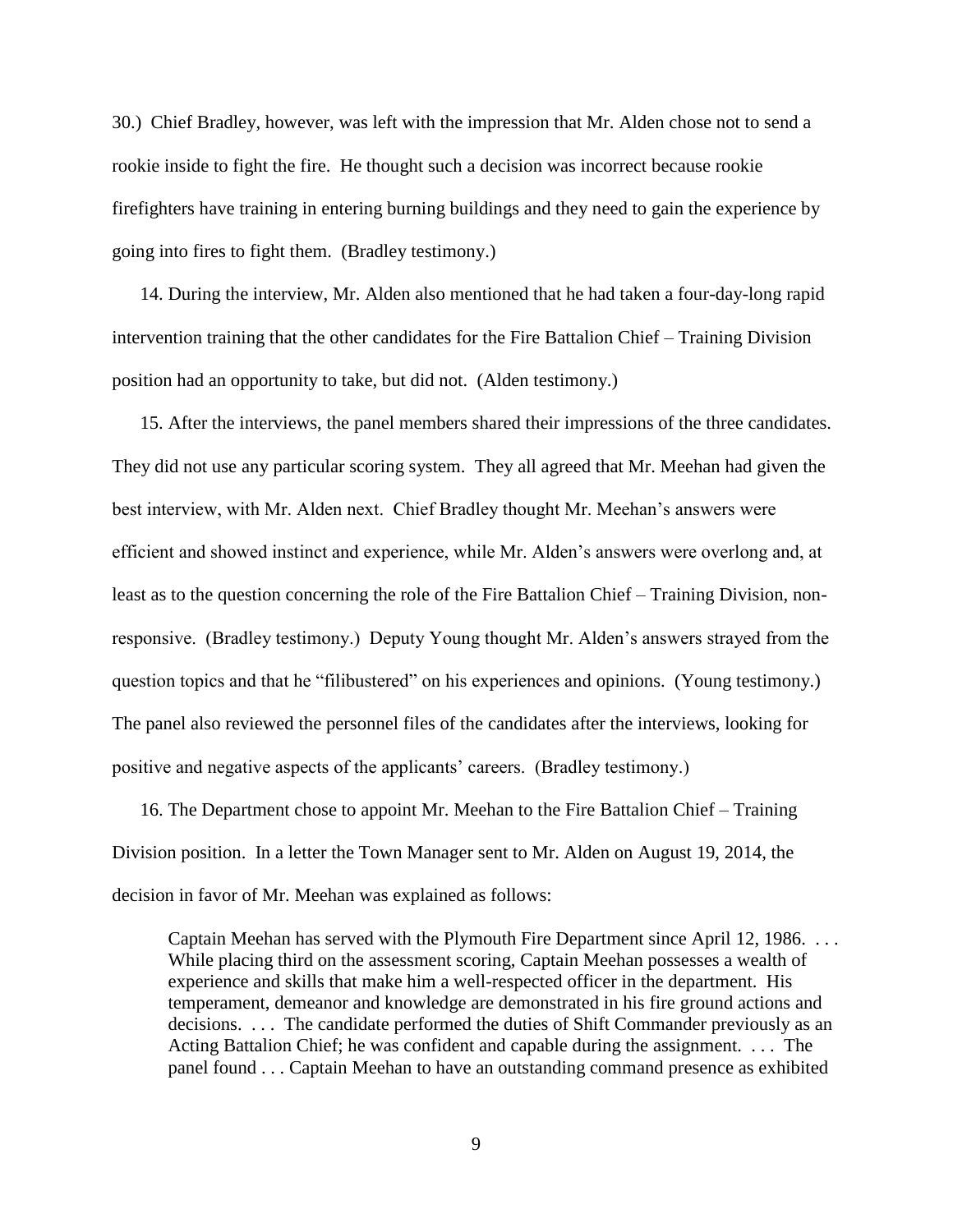by his forthright answers, self-confidence and positive attitude. He was comfortable and articulate in his interpersonal relations.

(Ex. 11.)

17. The letter explained the decision to bypass Mr. Alden as follows:

Captain Alden is certainly motivated, but needs to develop his interpersonal skills in relating to subordinates. When asked his first question by the panel, he lacked the ability to answer the question(s) during the interview in a clear manner. He often went off on tangents that were completely unrelated to the questions or scenarios. At times he didn't answer the questions asked at all, but rather began stating all the things he could do and/or change. He inferred that there were no SOPS/SOGs that dealt with 'Response to Gas Emergencies'. The Department has an SOG for responding to natural gas, propane and cryogenic emergencies; it was distributed several months ago. The Hazardous Material Response Guide was an eight month project for the Deputy Chiefs and was reviewed by members of the State Hazardous Materials Team for content and expert advice. Apparently the candidate was not aware, which indicates a serious concern. (Dept. SOP 412 and SOP 301 are each posted on the department's server and available to all personnel.)

The Team also questions the submittal of a letter of reference, written by a direct subordinate, who works on his shift and the station. This was a decision that shows lack of judgment. The firefighter was placed in the unenviable position of writing a letter or incurring the wrath of the supervisor. Whether or not the firefighter felt any pressure or conflict, or if he wrote the endorsement of his own volition is inconsequential; the supervisor should not have submitted a letter of reference from an employee under his oversight. There is an appearance of coercion and unethical behavior.

The candidate has gone to great lengths to build an impressive list of training certificates in the past two years, but his actions and decision making at training and incidents is of concern. On one occasion he guided a 4-wheel drive brush breaker, while on a training session into the middle of a sand pit, resulting in the vehicle getting totally bogged down and needing to be towed out. The truck was out of service for over two hours, during which time he neglected to notify Fire Alarm over the radio of his predicament and used his cell phone to call the Shift Commander instead, to avoid the embarrassment of having the department hear his plight. Cell Phones, by the way, are prohibited from being carried by personnel on department apparatus. He also spoke disparagingly about his fellow candidates and made assumptions about their lack of ability or desire to prepare for this role.

When asked about past experiences he deflected personal responsibility while implicating others for situations and issues that involved poor performance and decision making. The candidate's intentions and motivation are good, but he needs more time to develop and learn how to be a better leader.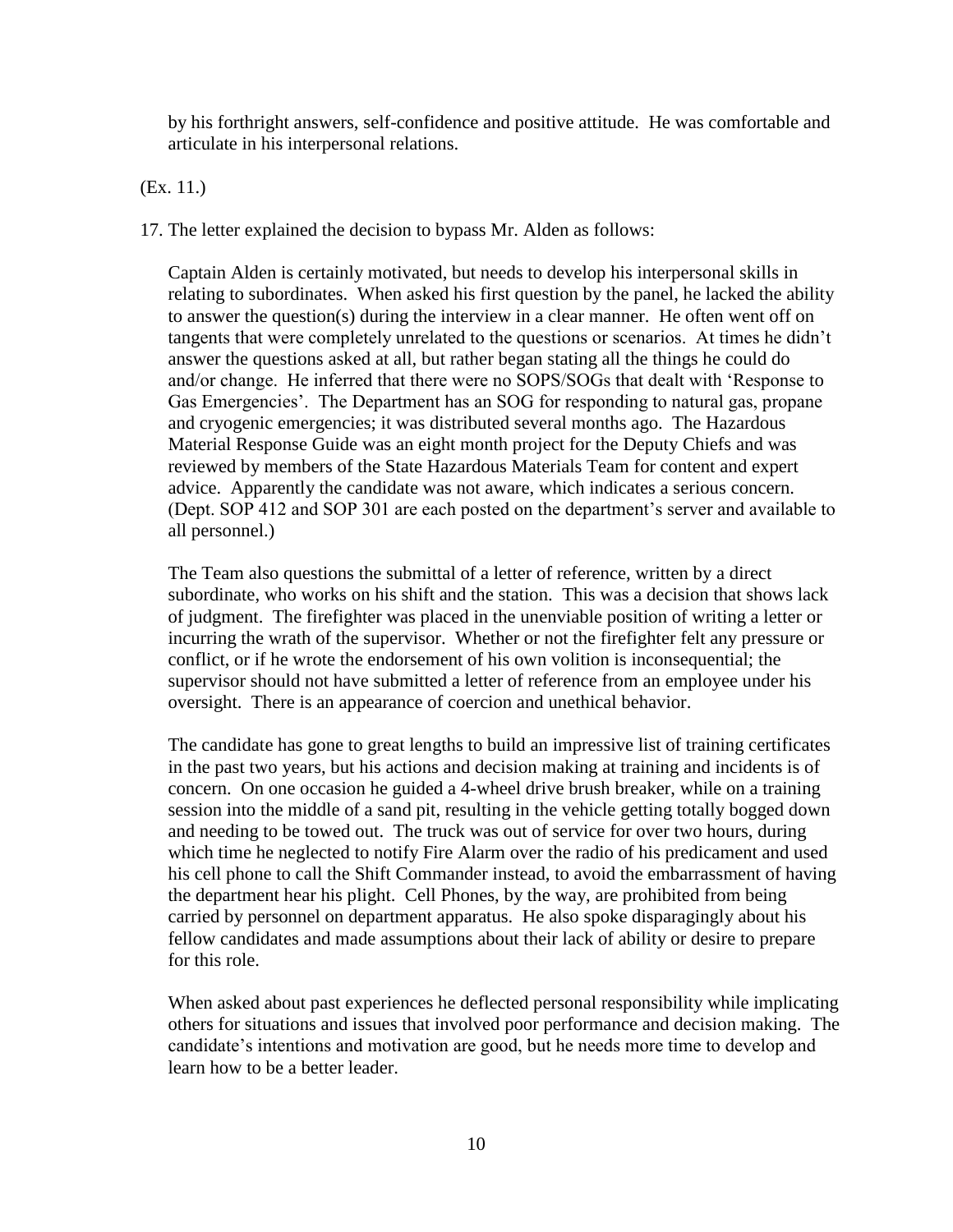#### (Ex. 11) (parentheticals in original.)

18. A brush truck is used to fight fires. (Alden and Bradley testimony.) The bypass letter referred to an incident with this truck when Mr. Alden was assigned to Station 4. (Alden testimony.) It was not mentioned at the interview, although Deputy Young thought Mr. Alden should have brought it up on his own when asked about a learning experience at the Department. (Young testimony.) Mr. Alden had taken two firefighters to an area near a cranberry bog to practice use of the brush truck. One of the firefighter tried to turn the truck around and its wheels became stuck in soft sand. Mr. Alden called Battalion Chief Daniel Braley to report that the truck was stuck. He called in because he knew the repair shop would need to be notified. (Alden testimony.)

The Department has a policy against personnel carrying cell phones and using them on duty because cell phones are not manufactured to prevent sparks, and thus could potentially cause an explosion. (Bradley testimony.) Mr. Alden was aware of this policy. (Alden testimony.) The Department requires that officers call in on the radios in their fire trucks. Doing so, in this situation, would have made other stations aware that the brush truck was temporarily out of service. Deputy Young spoke to him about his use of a cell phone, but he was not otherwise disciplined. (Bradley testimony.) Shortly after this incident, the Department circulated a memo reminding its personnel of the rule against use of cell phones. (Alden testimony.)

19. Mr. Alden timely appealed. (Ex. 21)

#### **Discussion**

The decision of the Town of Plymouth to bypass Captain Paul Alden for promotion to the rank of Fire Battalion Chief – Training Division should be affirmed. The Town has shown that its decision was based on sound reasons.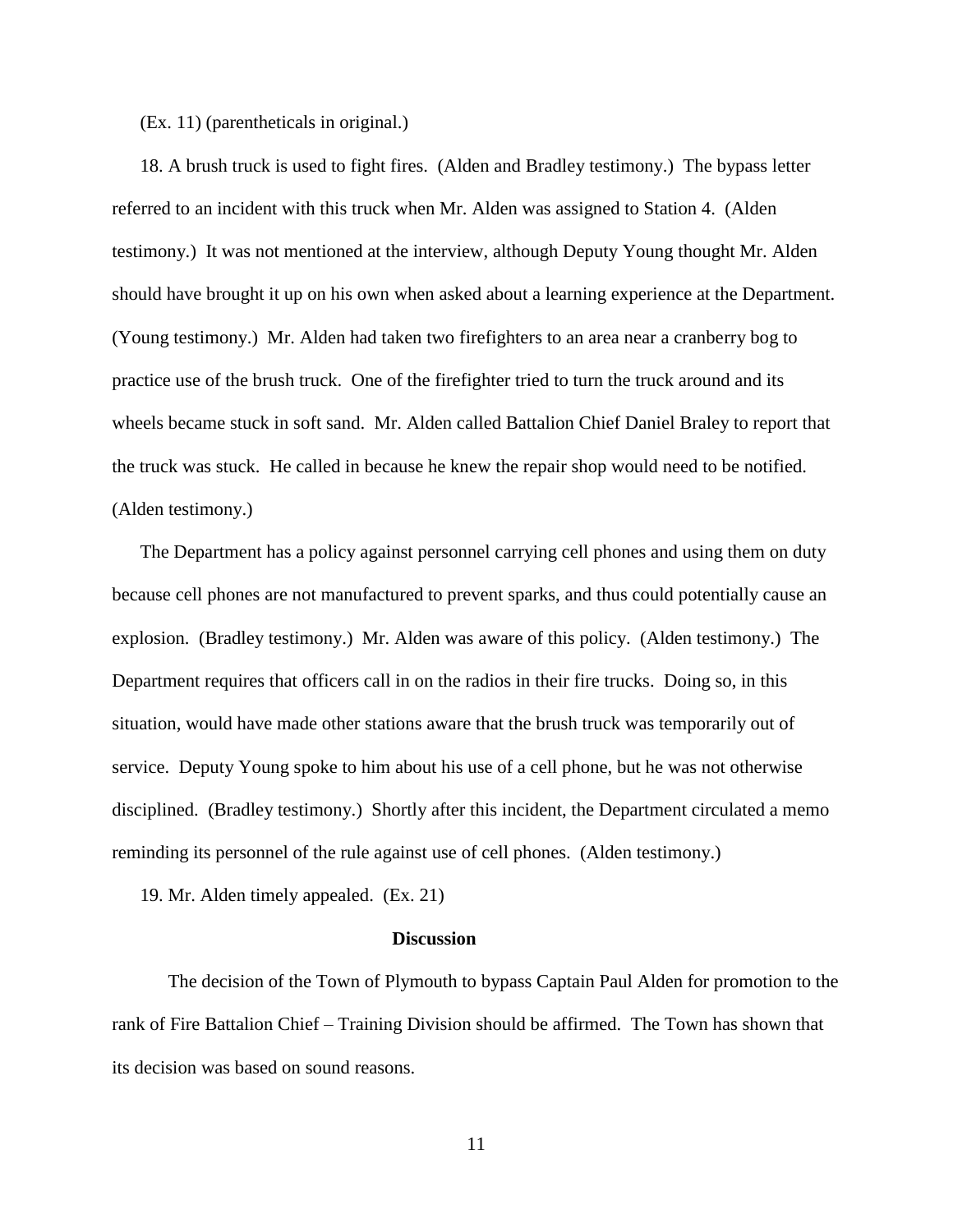When "selecting public employees of skill and integrity, appointing authorities are invested with broad discretion." *City of Cambridge v. Civil Service Commission*, 43 Mass. App. Ct. 300, 305, 682 N.E.2d 923, 926(1997). An appointing authority will be presumed to have acted in good faith and with honesty. *Mayor of Revere v. Civil Service Comm'n*, 31 Mass. App. Ct. 315, 321 n.11, 577 N.E.2d 325, 329 n.11 (1991). However, it has the burden to show that the bypass was "done upon adequate reasons sufficiently supported by credible evidence, when weighed by an unprejudiced mind, guided by common sense and by correct rules of law." *Selectman of Wakefield v. Judge of First Dist. Court of E. Middlesex*, 262 Mass. 477, 482, 160 N.E. 427 (1928). A bypass will not be upheld when "the reasons offered by the appointing authority were untrue, apply equally to the higher ranking, bypassed candidate, are incapable of substantiation, or are a pretext for other impermissible reasons." *Vitale v City of Beverly,* 24 MCSR 363, 365 (Mass. Civ. Serv. Comm'n., July 1, 2011), quoting *Borelli v. MBTA*, 1 MCSR 6 (Mass. Civ. Serv. Comm'n., 1988).

In this instance, the reason the appointing authority bypassed Mr. Alden for promotion was primarily because of his performance during the interview for the position of Fire Battalion Chief – Training Division. The interview panel thought he did not perform as well as the candidate ultimately selected, Captain Michael Meehan, who had scored one point below him on the assessment for the position.

Poor interview performance can be a sufficient reason for a bypass. *See MacMillan v. Town of Plymouth*, 21 MCSR 446, 452 (Mass. Civ. Serv. Comm'n., Aug. 12, 2008) (candidate for promotion to police sergeant bypassed because, in an interview, he was "evasive, unsure, weak, immature, and lacking in command presence) and *Bariamis v. Town of Tewksbury*, 20 MCRS 47, 50 (Mass. Civ. Serv. Comm'n., Jan. 30, 2006) (candidate for original appointment as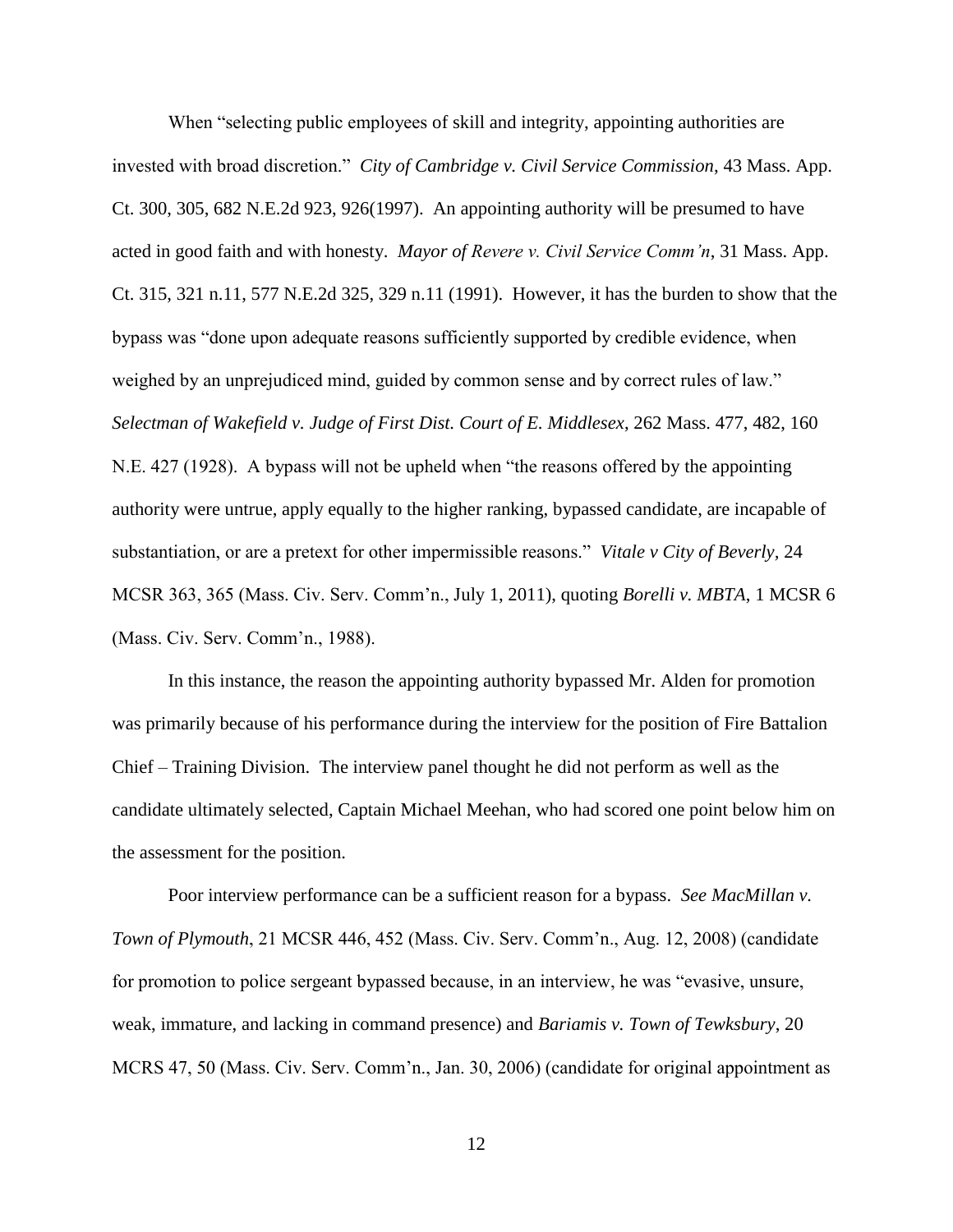police office bypassed because of negative comments made during interview). Because an interview can be critical to a promotion decision, the Civil Service Commission has recommended that interviews be recorded. Although the failure to record an interview does not by itself mean that an appointing authority cannot justify a bypass based on interview performance, the Commission has cautioned:

When confronted with a bypass decision that is heavily weighted on the performance of the candidates at the interview, in the absence of any record of the interview, the Commission's conclusions about what took place, necessarily, will turn on the evidence and credibility of the witnesses presented to the Commission at the formal hearing. Thus, an appointing authority that makes no record of the interviews it uses in the promotional appointment process to distinguish between otherwise qualified candidates, may do so at its own peril.

*Moses v. Town of Winthrop*, 21 MCSR 420, 426 (Mass. Civ. Serv. Comm'n., Aug. 4,

2008).

The failure of the Fire Department to record Mr. Alden's interview has consequences here because there is considerable disagreement about what Mr. Alden said during the interview, and, thus, about whether the interview panel had reason to conclude that his interview performance was poor. The panel heard Mr. Alden say the Fire Department had no standard operating guideline for gas emergencies, when it does. It heard him say that he did not send firefighters in the interior of a house fire at Samoset Avenue because one of the firefighters at the scene was a rookie. Mr. Alden's handling of the criticism he received for his decision-making at the Samoset fire is evidently the source for the conclusion in the bypass letter that he had deflected responsibility for situations in which he performed poorly.

Mr. Alden denied the statements attributed to him. He testified credibly that he knew of the gas emergency standard operating guideline and had reviewed it with the firefighters in his command. He also testified credibly that he did not send any firefighters into the burning house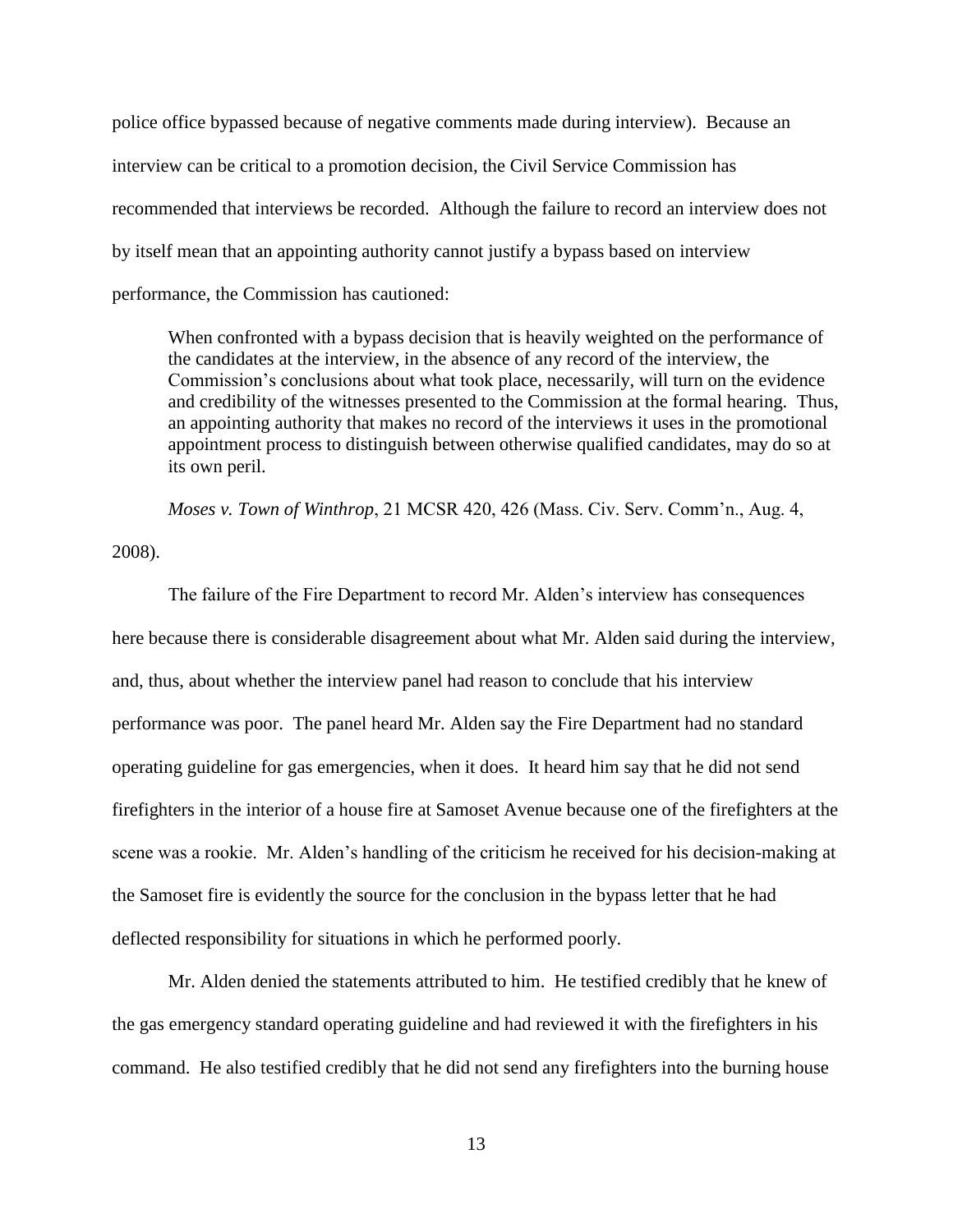on Samoset Avenue, not because one of the firefighters was a rookie, but because he wanted to show the rookie that he adhered to the policy of having two firefighters remain outside a burning building while two went inside, something he could not do until more firefighters arrived at the scene.

Chief Bradley and Deputy Chief Young also testified credibly that they heard Mr. Alden comment that the Department lacked a gas emergency guideline and that he decided not to send a rookie into the interior of a burning building. There is nothing in their testimony to suggest that they bear any prejudice toward Mr. Alden or that they were in any way fabricating.

This conundrum can be resolved by focusing on the main complaint the interview panel had about Mr. Alden's interview performance, namely that he went on at length and did not answer questions in a straightforward manner. Although the interview was not recorded, the hearing was, and the Town, in its closing brief, quoted some examples of Mr. Alden's lengthy responses to questions at the hearing. The quoted answers are discursive, and tend to wander afield from the main thrust of the question asked. Although they do answer the questions, they do so in such a roundabout fashion as to create the possibility of confusion. It is very likely that answers of this sort led the interview panel to believe that Mr. Alden, while discussing both gas emergencies, for which there is a standard operating guideline, and confined spaces, for which there is not, left the impression there was no standard operating guideline for gas emergencies. Similarly, his emphasis on the rookie firefighter at the Samoset fire may have led the panel to conclude that the presence of the rookie influenced his decision not to send firefighters into the interior of the burning building.

A petitioner's handling of questions at a hearing may be considered when evaluating his interview performance*. See Brown v. Town of Duxbury*, 19 MCSR 407 (Mass. Civ. Serv.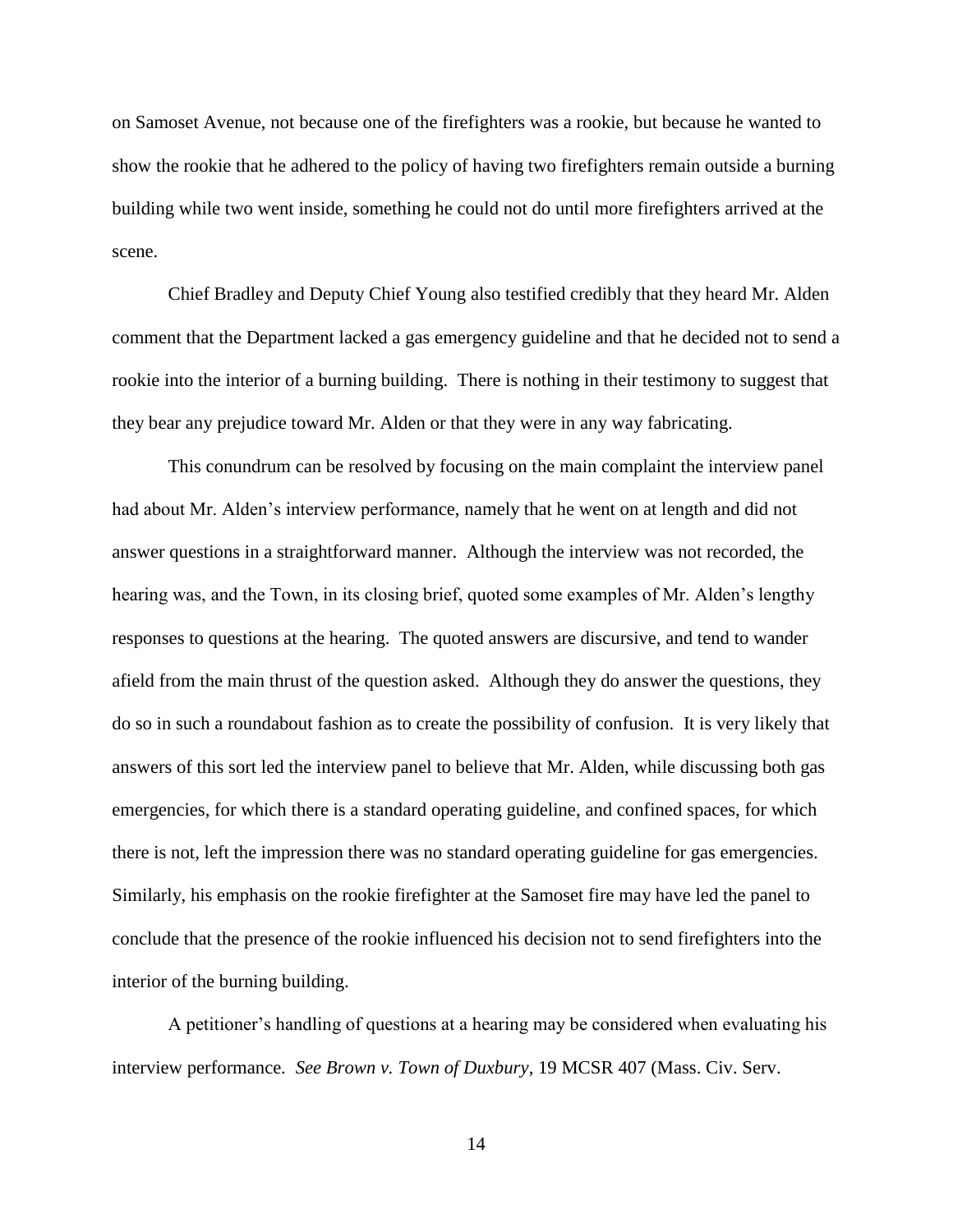Comm'n., Dec. 1, 2006) (Commission thought, as did the interview panel, that applicant for police sergeant position showed that he lacked sufficient experience as a police officer to warrant promotion), *Wooster v. Division of Employment and Training*, 16 MCSR 43 (Mass. Civ. Serv. Comm'n., Sept. 5, 2003) (clerk applicant gave impression of being unfocused to both interview panel and the Commission), and *Barber v. Dept. of Mental Health*, 6 MCSR 132 (Mass. Civ. Serv. Comm'n., June 16, 1993) (interview panel and Commission thought mental health case manager applicant's answers lacked coherence). Although I did not find Mr. Alden's answers to questions at the hearing unclear at the time, I can see where their length and roundabout nature could cause confusion.

Ultimately, while I do not believe Mr. Alden is ignorant of the Fire Department's standard operating guidance on gas emergencies or that he attempted to deflect criticism of his handling of the Samoset fire by blaming it on the presence of a rookie, the fact that he left the opposite impression than he intended with the interview panelists detracted from his ability to meet the communications capability expected of a Fire Battalion Chief – Training Division. The person holding that position must conduct trainings and demonstrations for members of the Fire Department and the public. Thus, the ability to communicate clearly is a key component of the job. Mr. Alden's inability to convey his thoughts clearly in the interview was an appropriate factor for the interview panel to consider given the communications responsibilities of the job, and thus it could have concluded appropriately that a candidate who gave crisper answers was better suited for the position.

Two of the other criticisms the panel had of Mr. Alden concerned his handling of delicate situations: his discussion of a training he took that the other candidates for the position had not taken and his use a letter of reference from a subordinate. The numerous trainings Mr. Alden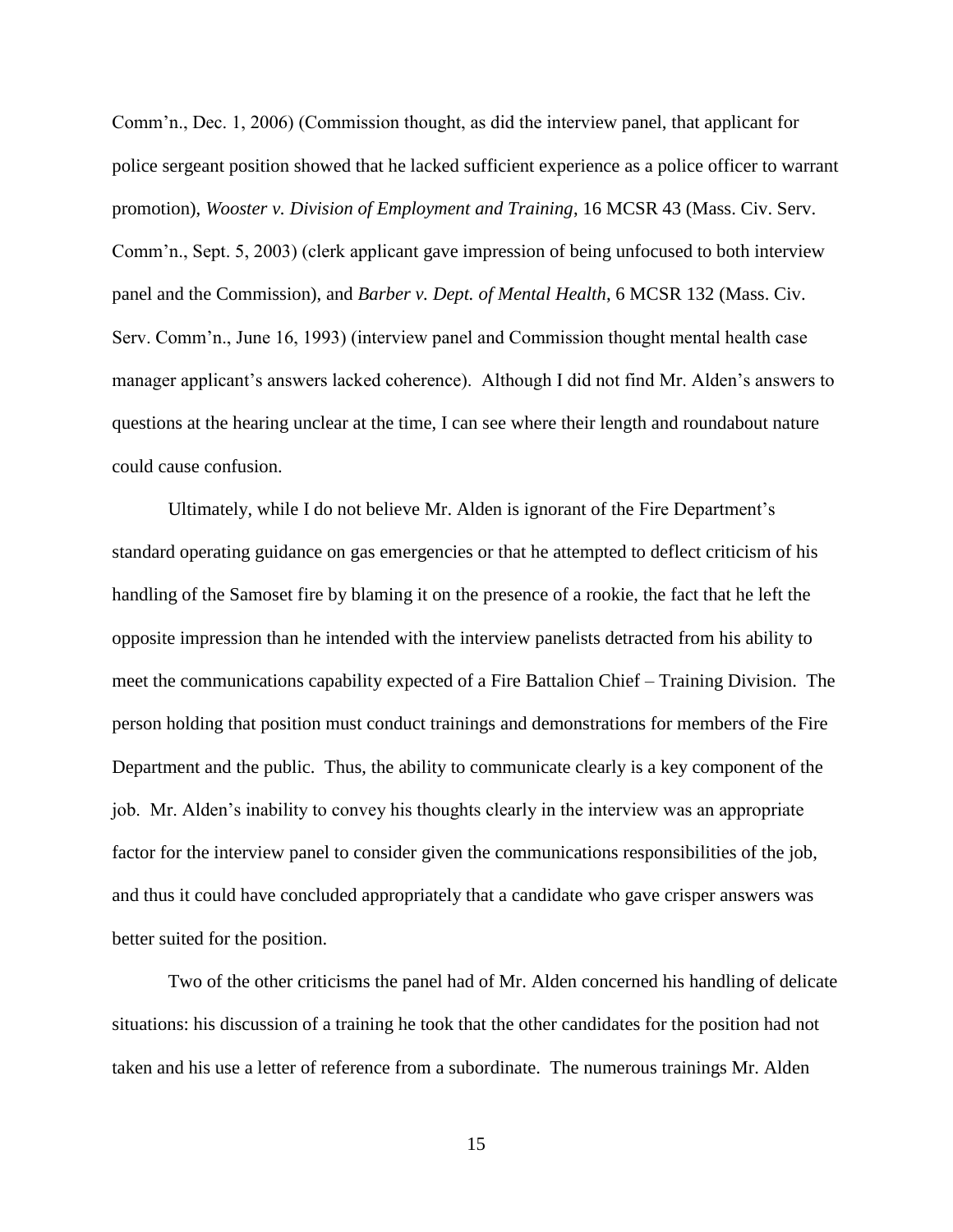took in the two years before the position opened separate him from the other candidates who did not take those trainings. In addition to showing that he had taken and completed the courses the Fire Battalion Chief – Training Division must ultimately take, they also show his level of enthusiasm for the position. Although Mr. Alden contends that the completion of required trainings should have been the most important factor in the Town's promotion decision, the Town had discretion to determine how much weight to give this factor. *See MacMillan*, 21 MCSR at 452 (appointing authority may determine how much weight to give to education and experience). In this instance, the trainings listed in the job description include trainings that the Fire Battalion Chief – Training Division would have to take within three years of obtaining the position, and hence there was no need for the Town to favor the one candidate who had already taken all the required courses. Still, Mr. Alden had every reason, during the course of the interview, to emphasize that he had taken all the required courses. He needed to be careful, however, when contrasting his efforts with those of his fellow candidates, a line the panel thought he crossed by disparaging the other job applicants. This may simply be another miscommunication, but I am inclined to think it is something more. Mr. Alden testified at the hearing that he had no intention to disparage his fellow officers, but his comments suggested that he viewed their deferral of the courses ultimately necessary for the Fire Battalion Chief – Training Division position as a sign of a lack of interest.

As for the letter of reference, the panel was concerned that the letter came from a subordinate who might have felt pressured to write it. The panel had reason to be concerned that Mr. Alden had taken advantage of a subordinate because Mr. Saba's letter suggested it was written at Mr. Alden's urging. I credit Mr. Saba's and Mr. Alden's testimony that the idea to write the letter came from Mr. Saba. Although Mr. Saba volunteered to write the letter, there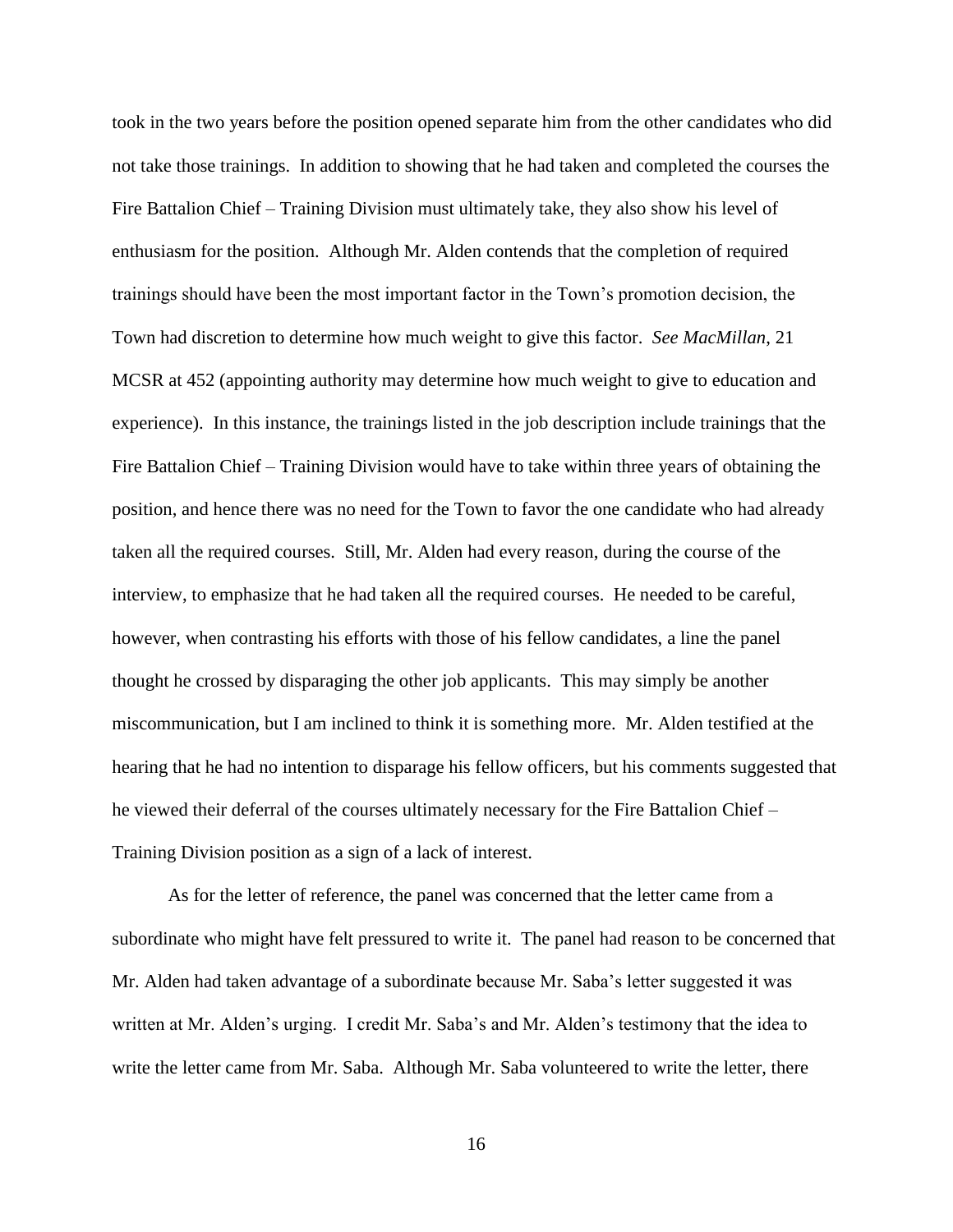was still reason for concern about a letter of reference from a subordinate. Mr. Alden evidently initially thought so because he needed to be reassured by Mr. Saba that letters of reference from subordinates are routine in the military. I find no evidence that Mr. Saba thought writing such a letter would influence any discipline he might have faced regarding the investigation into whether he lived too far away from Plymouth, nor is there any evidence that Mr. Alden suggested any such assistance in return for the letter. The panel was, however, justified in concluding that Mr. Alden should have recognized the potential problems with a direct subordinate preparing a letter of reference.

The final reason offered by the appointing authority for bypassing Mr. Alden was his use of a cell phone to call in when a brush truck used in a training exercise was stuck in the sand. Mr. Alden conceded that he acted contrary to Department policy when he used a cell phone to report the stuck truck. The Department evidently thought he was not the only firefighter using a cell phone while on duty because it issued a memo shortly thereafter reminding personnel about the cell phone policy. The incident occurred sometime between 2010 and 2013, when Mr. Alden was the captain at Station 4. There is no evidence that Mr. Alden failed to follow the policy after the memo was issued.

In sum, the record establishes that the appointing authority had legitimate grounds for bypassing Mr. Alden, primarily because of his interview performance, and a few other points that appear to have been secondary. Mr. Alden comes across as talented and appropriately ambitious. Should his interview performance improve, he deserves consideration for future vacancies. But at present, I recommend that the decision of the Town of Plymouth to bypass Captain Paul Alden for promotion to the rank of Fire Battalion Chief – Training Division be affirmed.